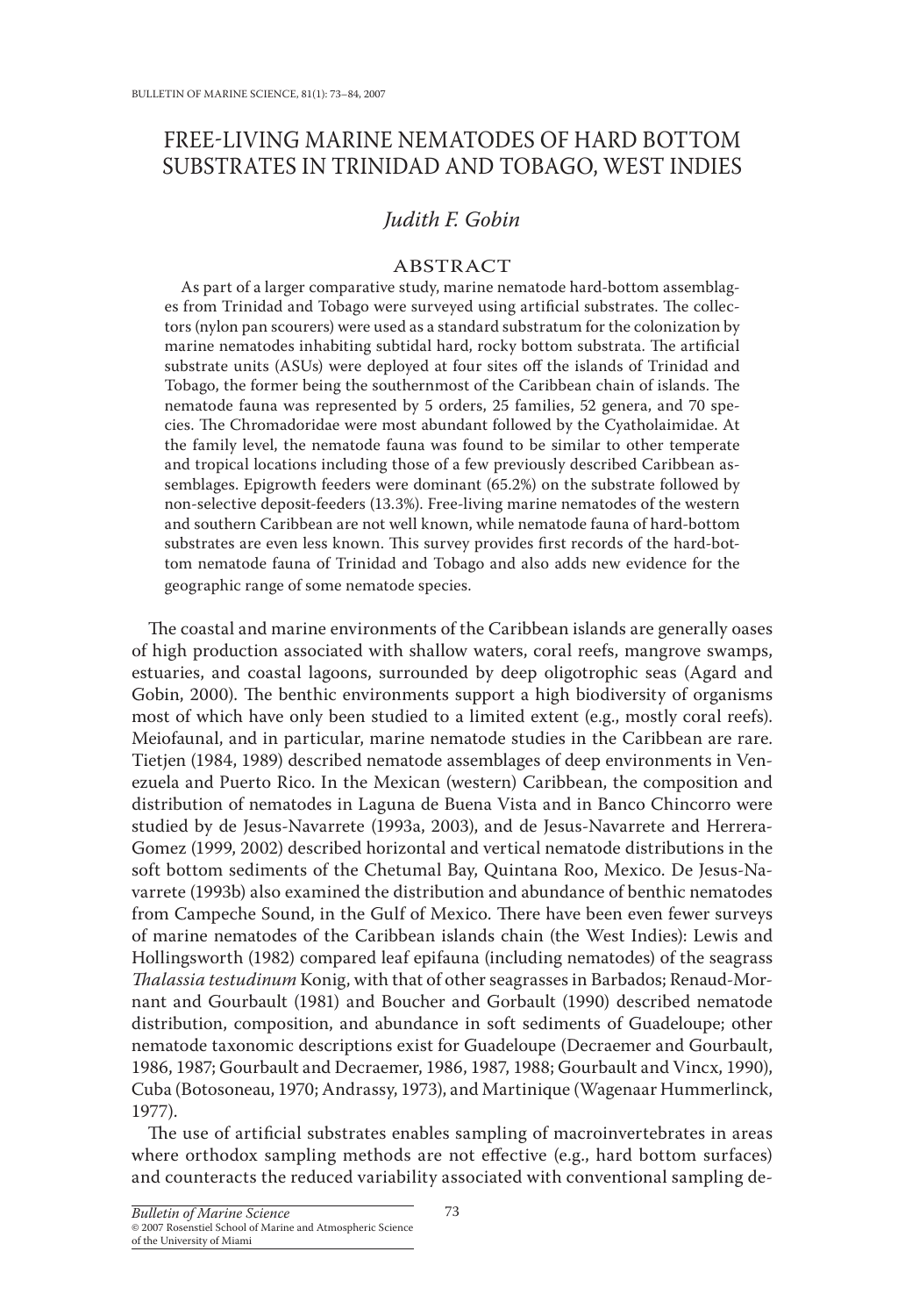vices (Cairns, 1982; Rosenberg and Resh, 1982). Another advantage to their use in ecological studies is that artificial substrates can be constructed out of inexpensive materials (Flannagan and Rosenberg, 1982). Many studies have utilized a range of artificial substrates under experimental conditions and compared their colonization process with that of natural substrates (Ghelardi, 1960, 1971; Kensler and Crisp, 1964; Schoener, 1974; Myers and Southgate, 1980; Costello, 1988; Edgar, 1991). These studies suggest that communities on artificial substrates are quite similar to those occurring in the natural environment. In fact, Myers and Southgate (1980) found that communities on "nylon pan scourers" were comparable with those on red algal turfs in the littoral rocky areas of Bantry Bay, Ireland. Nylon pan scourers were selected as the experimental substrate in this study, because of their reported success in a number of earlier ecological studies (e.g., Schoener, 1974; Myers and Southgate, 1980; Costello, 1988).

Most of the rocky substrate nematode studies published to date have been conducted on phytal associations: the colonization of seaweeds and algal holdfasts (Wieser, 1953; Moore, 1971; Warwick, 1977; Kito, 1982). Only few studies have utilized artificial substrates to examine meiofauna (i.e., nematodes) on sublittoral rocky substrates. Montagna and Ruber (1980) used plastic mesh litter bags filled with packages of *Spartina alterniflora* Loisel, to census bacteria, nematodes, diatoms, ciliates, and flagellates at marsh sites. Cummings and Ruber (1987) used plastic twine to mimic *S. alterniflora* plants in soft sediment marshes, while De Troch et al. (2005) used plastic seagrass mimics to study colonization by copepods. Two studies recently used artificial collectors suspended in water to compare meiofauna living on microalgalcovered pilings of a wood pier and sediment-dwelling meiofauna with meiofauna trapped onto the suspended artificial collectors (Atilla et al., 2003), and to examine colonization and succession patterns of meiofauna on suspended aluminium plates in upwelling areas (da Fonseca-Genevois et al., 2006). However, Atilla et al. (2003) confirm the existing paucity of data on the abundance, diversity, and colonizing abilities of hard substrate meiofauna. This present study provides the first records (including ecological information) of free-living nematode fauna associated with hard substrates, for the southern Caribbean and Trinidad and Tobago, West Indies.

### Materials and Methods

This study was part of a larger global survey using artificial substrate units (ASUs) to examine diversity patterns of a single component of the macrobenthic (polychaete) and meiobenthic (nematode) communities inhabiting hard bottoms at different latitudes (Gobin, 1994; Gobin and Warwick, 2006). The geographic locations in that survey included the southwest coast of England (50°N), the northwestern areas of Trinidad and Tobago (10°N), and Signy Island of the South Orkneys in Antarctica (60°S). The Trinidad and Tobago survey is the focus of the present study. For this survey, five ASUs were deployed at each of five stations (total of 25 ASUs) between January and February 1991. Four stations (D, E, F, G) were located along the chain of tiny islands (known as "Five Islands") off the northwest peninsula of Trinidad and the fifth (H) was located off the northwest coast of Tobago (Fig.1).

Each ASU consisted of four nylon pads (pan-scourers). A stainless steel ring was strung through each pad. The four rings were all attached onto a shackle that was bolted onto a 20 cm long stainless steel piton (Fig. 2). SCUBA divers of the Institute of Marine Affairs (IMA) in Trinidad deployed and retrieved all ASUs. Each ASU was imbedded into a rocky substrate (rock ledge or crevice) at water depths of 12–15 m. The ASUs were collected approximately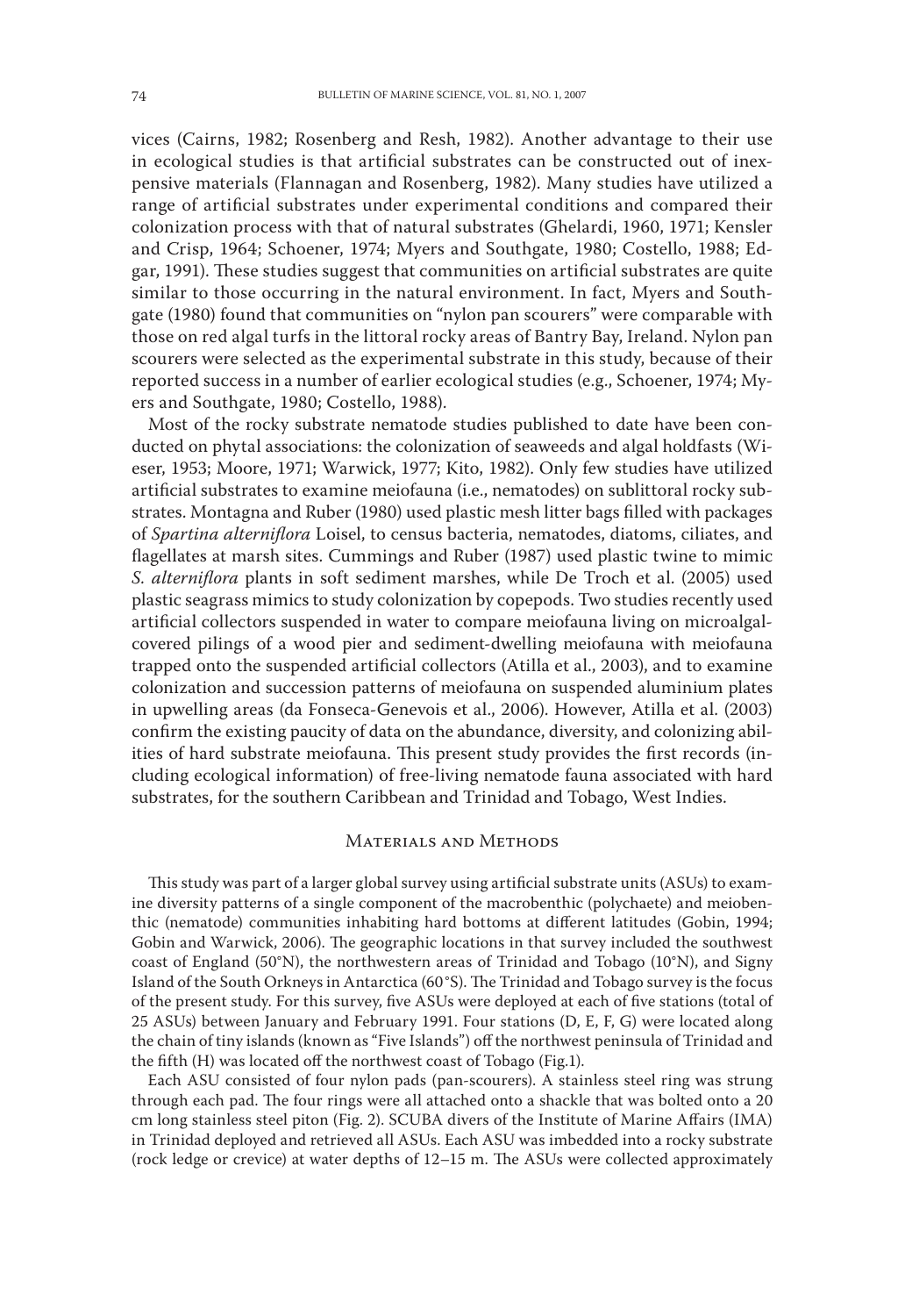

Figure 1. Sampling stations D, E, F, and G located in the northwestern chain of islands off Trinidad and H, off the west coast of Tobago in the West Indies (10°N).

5 mo after deployment, a period previously established as optimal for maximal colonization onto the substrates (Gobin, 1994).

In the laboratory, each pad was separated (and retained as a replicate) by removing the central metallic clasp. The entire pad (mesh) was unraveled and the contents were thoroughly washed (with freshwater) into a container. Fauna attached to the mesh were also collected and the entire content of each container was then carefully washed over two sieves: one with mesh size of 125  $\mu$ m (to retain the macrofauna) and one with mesh size of 63  $\mu$ m (to retain the meiofauna). Meiofauna were again washed to remove all formalin and the meiofaunal organisms were separated from any sediment that had accumulated in the ASU by flotation with Ludox TM, following the methods of Platt and Warwick (1983). Subsequently, the samples were washed, re-sieved, and dehydrated (at 45 °C) in a 10% glycerol solution overnight. From each station, five replicate samples were used in the analyses. The dehydrated samples were wholemounted onto slides and examined. All nematodes were counted and identified to genus, or species level where possible. The nematode taxonomic keys by Platt and Warwick (1983, 1988) were used for identifications (up to genus level) with on-site (Plymouth Marine Laboratory, United Kingdom) verifications by one of the key authors (R. M. Warwick.). The lack of nematode taxonomic literature for the Caribbean and the potential for new species made identification to a known species level almost impossible. Putative species were assigned to these organisms, as well as families or genera, once recognized. The nematode slide collection will be catalogued and deposited in the National Biodiversity Centre (at the University of the West Indies, St. Augustine Campus, Trinidad and Tobago).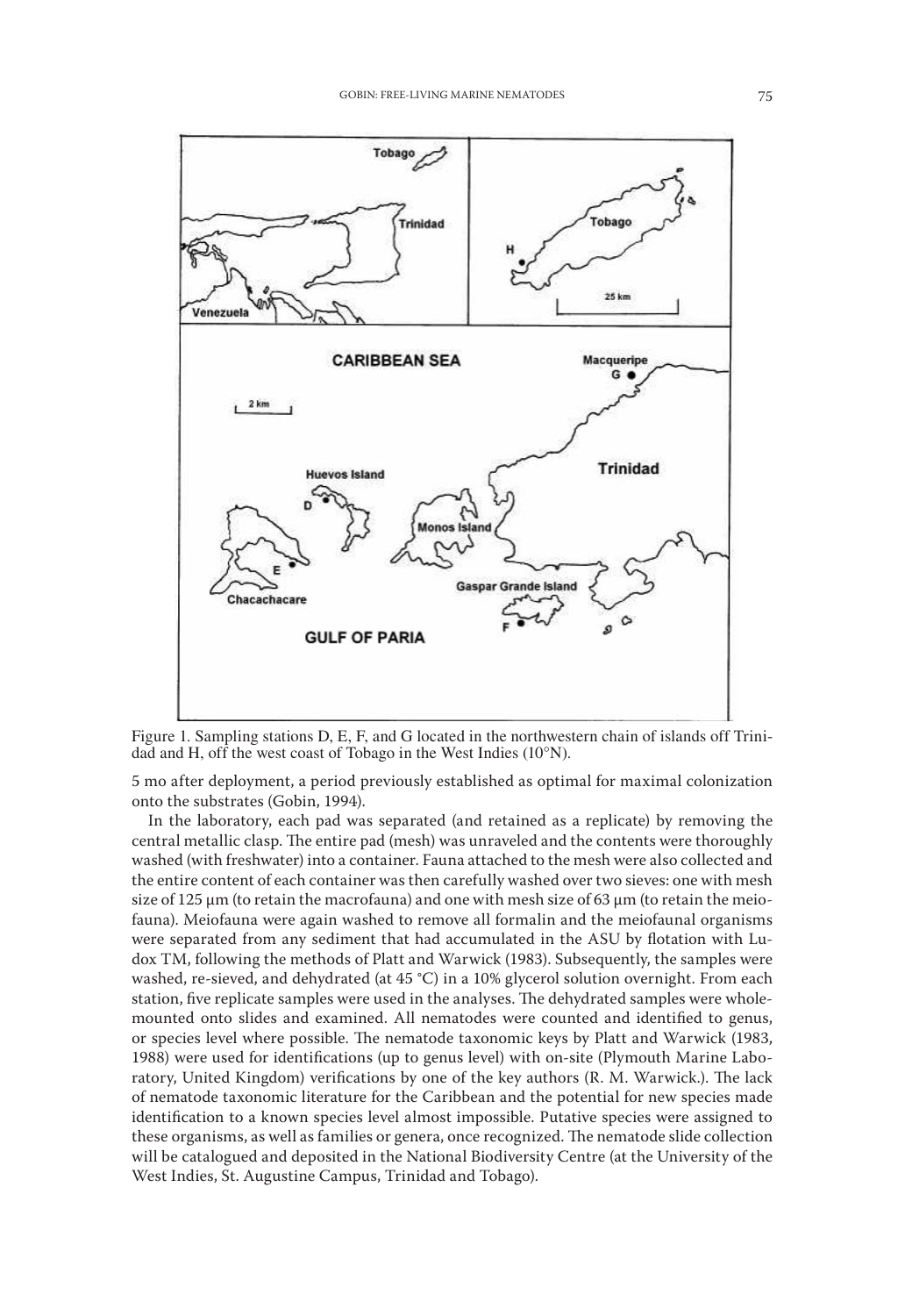



To describe the nematode diversity, the Shannon-Wiener index *H'* (Shannon and Weaver, 1965), Pielou's evenness index *J'*, and Margalef's species richness *d* were calculated for each station. A one-way non-parametric analyses of variance (ANOVA) test (Kruskal-Wallis) was performed on the pooled set of samples to determine if there were significant differences in diversity.

### **RESULTS**

A very diverse community of macrofaunal and meiofaunal organisms colonized the ASUs, including polychaetes, amphipods, copepods, isopods, asteroids, decapods, gastropods, ascideans, bivalves, as well as some other groups (Gobin, 1994). From the meiofaunal component, 6502 nematodes were counted and identified that belonged to five orders, 25 families, and 52 genera, and comprised 70 species (Table 1).

Taxonomic observations suggest that more than 90% of the nematodes were new species, including one (1) new genus, desmodorid A (Table 1). The family Chromadoridae was highly successful in colonization having the highest representation by both species (17) and individuals (2245). However, the most abundant species was *Cyatholaimus* sp. 1 (of the family Cyatholaimidae), contributing to approximately 18% of the total number of individuals present. Five families: Chromadoridae, Cyatholaimidae, Draconematidae, Oncholaimidae, and Oxystominidae comprised approximately 75 % of the total abundance. All species listed are new and first records for Trinidad and Tobago.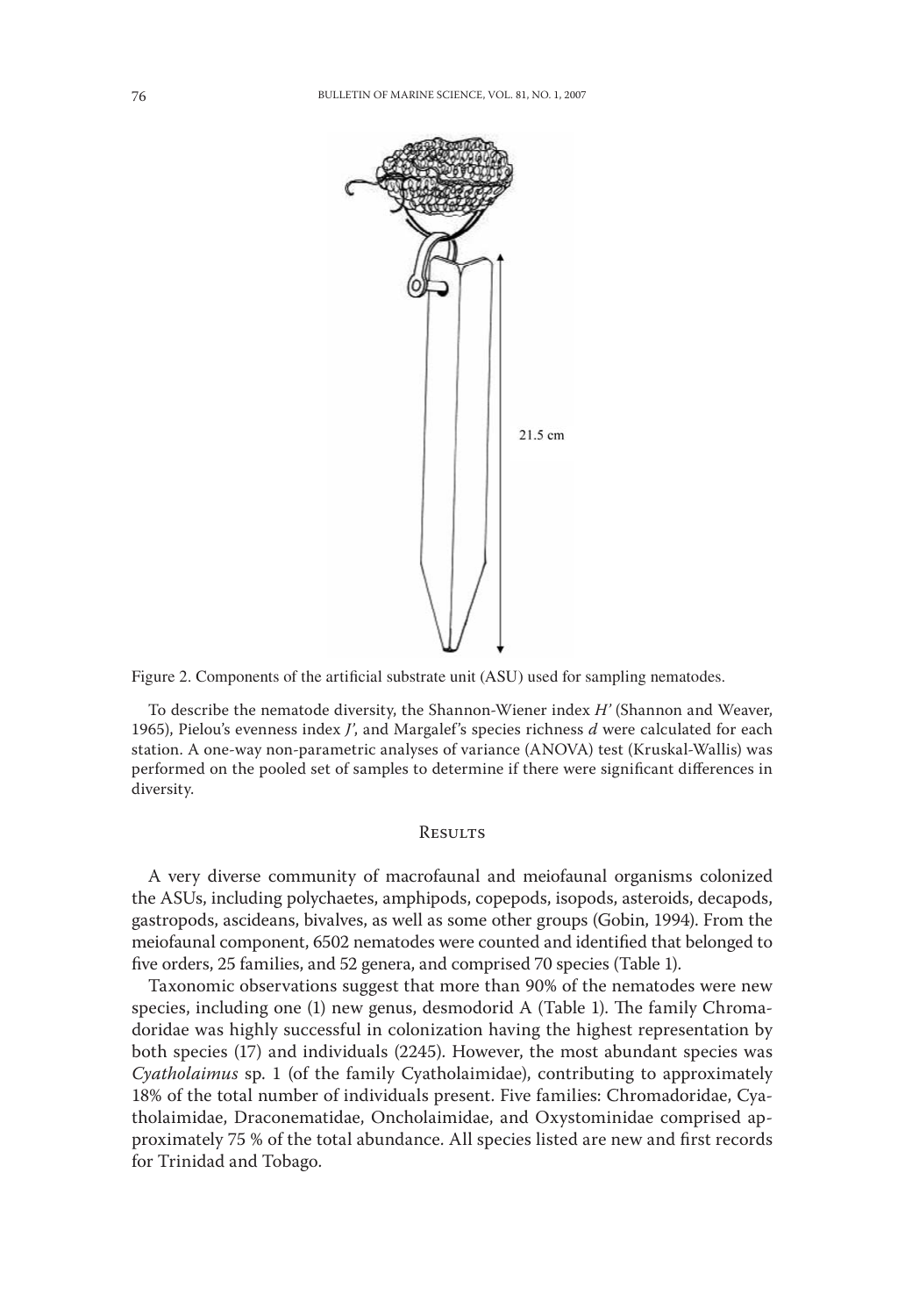| Family         | Species                | No. of individuals |
|----------------|------------------------|--------------------|
| Axonolaimidae  | Southerniella sp. 1    | 11                 |
|                |                        | 11                 |
| Anticomatidae  | Anticoma sp. 1         | 120                |
|                |                        | 120                |
| Ceranomatidae  | Pselionema sp. 1       | 1                  |
|                |                        | $\mathbf{1}$       |
| Chromadoridae  | Chromadora sp. 1       | 10                 |
|                | Chromadora sp. 2       | 12                 |
|                | Chromadorita sp. 1     | 37                 |
|                | chromadorid sp. 1      | $\overline{2}$     |
|                | chromadorid sp. 2      | 616                |
|                | Graphonema sp. 1       | 44                 |
|                | Hypodontolaimus sp. 1  | 103                |
|                | Neochromadora sp. 1    | 20                 |
|                | Neochromadora sp. 2    | $\overline{2}$     |
|                | Prochromadorella sp. 1 | 895                |
|                | Prochromadorella sp. 2 | 198                |
|                | Ptycholaimellus sp. 1  | 15                 |
|                | Spilophorella sp. 1    | 222                |
|                | Spiliphera sp.1        | $\overline{2}$     |
|                | Spilophorella sp. 2    | 67                 |
|                |                        | 2,245              |
| Comesomatidae  | Comesoma sp.1          | $\overline{c}$     |
|                | Sabatieria sp. 1       | $\overline{2}$     |
|                |                        | 4                  |
| Cyatholaimidae | Cyatholaimus sp. 1     | 1,161              |
|                | Metacyatholaimus sp. 1 | 7                  |
|                | Metacyatholaimus sp. 2 | 1                  |
|                | Paracanthonchus sp. 1  | 93                 |
|                | Paracanthonchus sp. 2  | 35                 |
|                |                        | 1,297              |
| Desmodoridae   | Desmodora sp.1         | 18                 |
|                |                        | 1 <sub>A</sub>     |

Table 1. Nematode (phylum Nematoda) families and species list for Trinidad and Tobago including total numbers of individuals collected. Family totals are in bold.

|                 | Sabatieria sp. 1       | $\overline{2}$   |
|-----------------|------------------------|------------------|
|                 |                        | $\boldsymbol{4}$ |
| Cyatholaimidae  | Cyatholaimus sp. 1     | 1,161            |
|                 | Metacyatholaimus sp. 1 | 7                |
|                 | Metacyatholaimus sp. 2 | 1                |
|                 | Paracanthonchus sp. 1  | 93               |
|                 | Paracanthonchus sp. 2  | 35               |
|                 |                        | 1,297            |
| Desmodoridae    | Desmodora sp.1         | 18               |
|                 | Desmodora sp. 2        | 14               |
|                 | Desmodora sp. 3        | 70               |
|                 | desmodorid (Genus A)   | 85               |
|                 |                        | 187              |
| Desmoscolecidae | Desmoscolex sp. 1      | 37               |
|                 |                        | 37               |
| Diplopeltidae   | Diplopeltis sp. 1      | 138              |
|                 |                        | 138              |
| Draconematidae  | Draconema sp. 1        | 350              |
|                 | Draconema sp. 2        | 118              |
|                 | Paradraconema sp. 1    | 14               |
|                 |                        | 482              |
| Enoplidae       | <i>Enoplus</i> sp. 1   | 1                |
|                 |                        | 1                |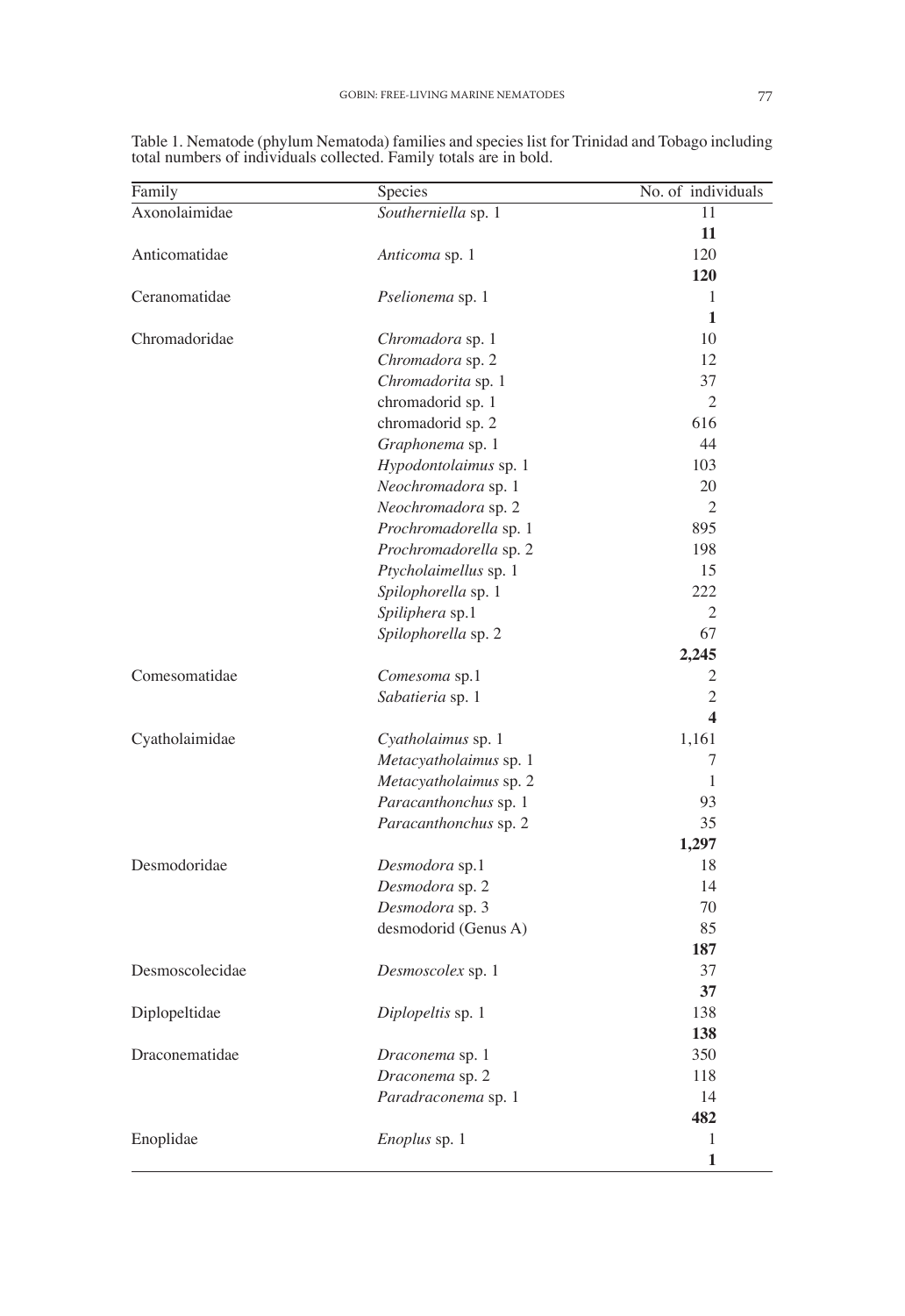| Family             | Species                                    | No. of individuals |
|--------------------|--------------------------------------------|--------------------|
| Eurystominidae     | Eurystomina sp. 1                          | 12                 |
|                    |                                            | 12                 |
| Symplocostomatidae | <i>Symplocostoma</i> sp. 1                 | 58                 |
|                    |                                            | 58                 |
| Epsilonematidae    | <i>Epsilonema</i> sp. 1                    | 117                |
|                    | <i>Epsilonema</i> sp. 2                    | 69                 |
|                    |                                            | 186                |
| Ethmolaimidae      | <i>Gomphionchus</i> sp. 1                  | 42                 |
|                    |                                            | 42                 |
| Rhabdolaimidae     | <i>Syringolaimus</i> sp. 1                 | 266                |
|                    |                                            | 266                |
| Leptolaimidae      | <i>Camacolaimus</i> sp.1                   | 1                  |
|                    | Leptolaimus sp. 1                          | 18                 |
|                    | Onchium sp. 1                              | 182                |
|                    |                                            | 201<br>3           |
| Leptosomatidae     | Leptosomatum sp. 1                         | 3                  |
| Linhomoeidae       | <i>Eleutherolaimus</i> sp. 1               | 19                 |
|                    | <i>Linhomoeus</i> sp. 1                    | 57                 |
|                    | linhomoeid sp. 1                           | 60                 |
|                    | Metalinhomoeus sp. 1                       | $\mathbf{1}$       |
|                    |                                            | 137                |
| Microlaimidae      | Calomicrolaimus sp. 1                      | 21                 |
|                    | <i>Microlaimus</i> sp. 1                   | 74                 |
|                    | Molgolaimus sp. 1                          | 14                 |
|                    |                                            | 109                |
| Oncholaimidae      | Oncholaimus sp. 1                          | 27                 |
|                    | <i>Oncholaimus</i> sp. 2                   | 222                |
|                    | <i>Viscosia</i> sp.1                       | 166                |
|                    |                                            | 415                |
| Oxystominidae      | Halalaimus sp. 1                           | 119                |
|                    | Halalaimus sp. 2                           | 99                 |
|                    | Nemanema sp. 1                             | 63                 |
|                    | Oxystomina sp. 1                           | 62                 |
|                    | <i>Paroxystomina</i> sp. 1                 | 56                 |
|                    |                                            | 399                |
| Phanodermatidae    | phanodermatid sp. 1                        | 7                  |
|                    | phanodermatid sp. 2                        | $\overline{2}$     |
|                    |                                            | 9                  |
| Choanolaimidae     | <i>Halichoanolaimus</i> sp. 1              | 14                 |
|                    |                                            | 14                 |
| Siphonolaimidae    | <i>Siphonolaimus</i> sp. 1                 | 1<br>$\mathbf{1}$  |
|                    |                                            | 30                 |
| Monohysteridae     | Daptonema sp. 1<br>Daptonema sp. 2         | 35                 |
|                    |                                            | 1                  |
|                    | Gnomoxyala sp. 1                           | $\mathbf{1}$       |
|                    | Paramonohystera sp. 1<br>Rhynchonema sp. 1 | $\mathbf{1}$       |
|                    | Steineria sp. 1                            | 59                 |
|                    |                                            | 127                |
|                    | Total nematodes:                           | 6,502              |
|                    |                                            |                    |

Table 1. Continued.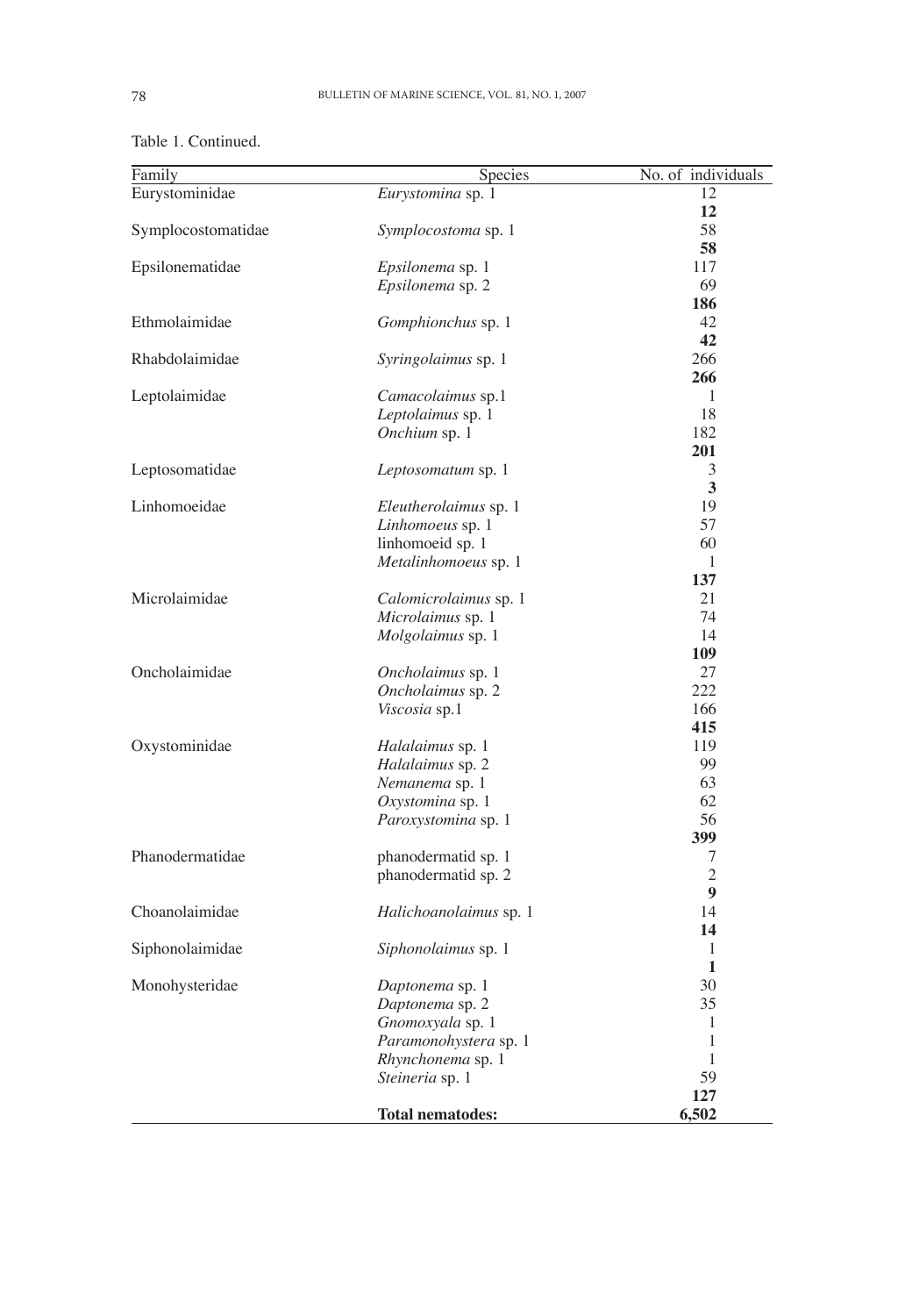Nematode abundances were not significantly different among stations (one-way ANOVA:  $P = 0.08$ ) while total numbers of species tended to be significantly higher at station E compared to stations D, F, and H (Tukey:  $q_{calc} > q_{critic}$  10.605; Fig. 3). Species diversity (*H´*) was also significantly higher at E that at D and H (Kruskal Wallis ANOVA:  $P = 0.04$ ;  $q_{calc} > q_{critic}$  0.5533). Species richness (d) and evenness (J) did not differ significantly among the five stations (Kruskal-Wallis non-parametric ANOVA:  $P = 0.12$  and  $P = 0.06$ , respectively).

As there were many putative species identifications, nematode family data were used to group families into trophic guilds following Wieser (1953). Based on Wieser's classification (1953), the epigrazers were dominant (65.2%), followed by the non-selective deposit feeders (13.3%), omnivore/predator group (13.5%), and the selective deposit feeders (8.1%). Combining the two deposit-feeding groups, however, increased their contribution to 21.4%.

#### **DISCUSSION**

The hard substrate subtidal nematode fauna of Trinidad and Tobago consists of similar families and genera as in other geographic areas such as New Zealand and the southwest coast of England (Gobin and Warwick, 2006). The Trinidad and Tobago rocky substrate nematode fauna also shows general similarity (in terms of composition) to previously described Caribbean faunal assemblages, although from varying environments: (a) calcareous (Mexico), (b) soft sediments (Guadeloupe), (c) deep waters (Venezuelan Basin), and (d) seagrass epifauna (Barbados). For example, there were 17 families common to Trinidad and Tobago (this survey) and Mexico (Banco Chinchorro) fauna as reported by de Jesus-Navarrete (2003), while the 10 listed families (of 30 recorded in total) from Guadeloupe (Boucher and Gourbault, 1990) were also common in Trinidad and Tobago. Twelve of the 20 dominant genera of the Venezuelan Basin (Tietjen, 1984) were common to Trinidad and Tobago while the 16 nematode species listed by Lewis and Hollingsworth (1982) belonged to nematode families found in Trinidad and Tobago. The observed varying family co-dominance of Chromadoridae and Cyatholaimidae (this study); Desmodoridae and Comesomatidae in Mexico (de Jesus-Navarrete, 2003); and Desmodoridae and Xyalidae in Guadeloupe (Boucher and Gourbault, 1990), however, suggest that these differences may be due mainly to the different substrates sampled.

The macro- and meiofauna inhabiting the ASUs were in some respects similar to that of kelp holdfasts (Gobin, 1994). Ott (1967) described the algal structure as controlling the degree of shelter as well as the accumulation of sediment. Similarly, the ASU consists of a network system of mesh creating a number of holes and crevices. Wieser (1953) described the clear correlation between the physiognomy of the associated nematode fauna and the substrate type. His Chilean nematode samples (from sublittoral kelp holdfasts) also showed a comparatively similar dominance (as in ASUs) by epigrowth feeders. The presence and expected dominance of epigrazers on such substrates is probably due to the presence of microflora, as has been described previously (Zobell, 1939; Maki et al., 1988; Edgar, 1991), bacteria, and other small organisms (Moens and Vincx, 1997; da Fonseca-Genevois et al., 2006).

Trapped particles in the ASU meshes provided the food supply for the next largest group, the deposit-feeding nematodes (non-selective and selective deposit-feeders combined). Selective deposit feeders are more specific in their choice of food while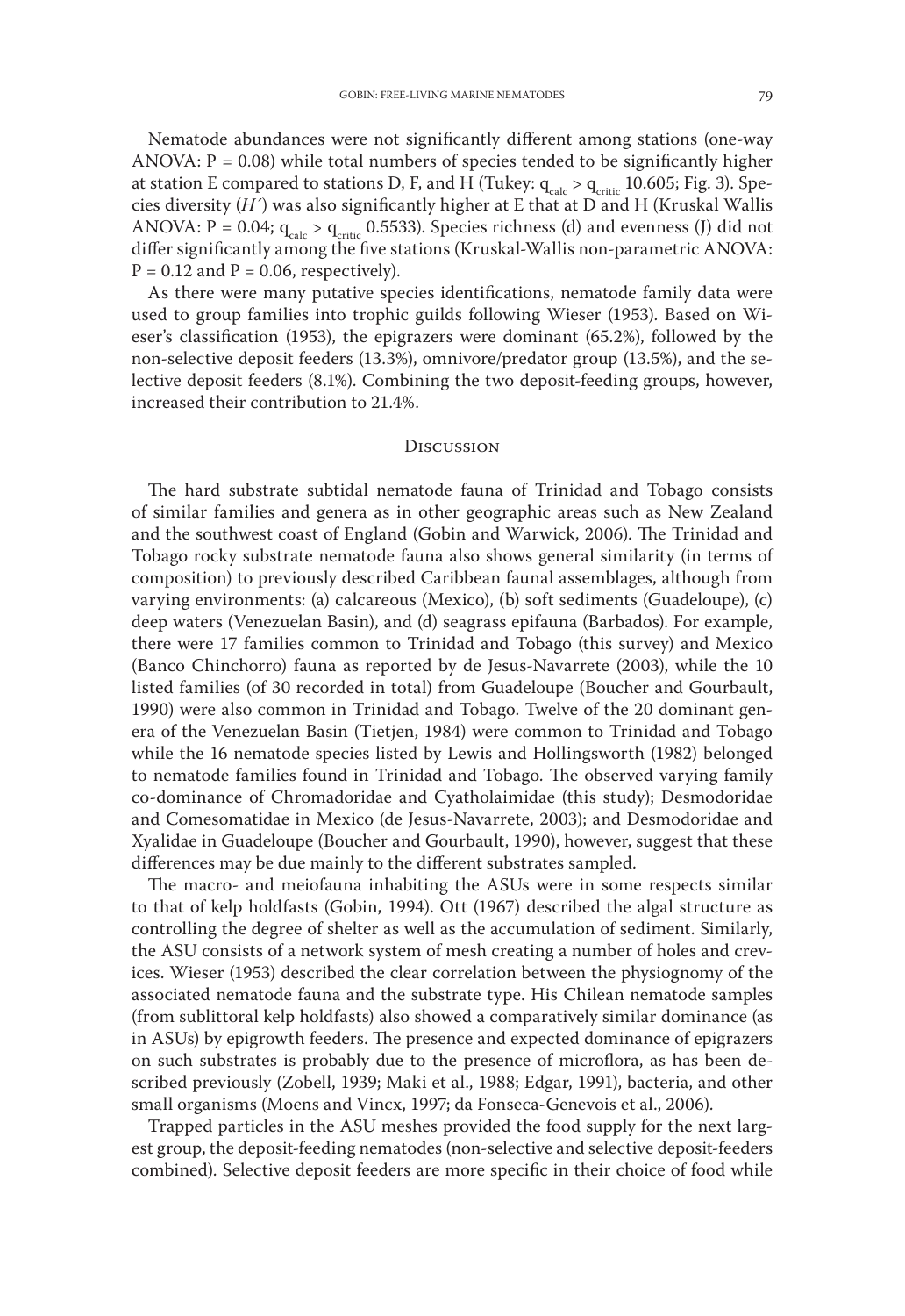

Figure 3. Mean plots (with 95% confidence intervals) of nematode abundance, numbers of species, species richness (*d*), species diversity (*H'*) and evenness (*J'*) of nematodes for stations D, E, F, G, and H.

non-selective deposit feeders ingest a variety of material of variable size (Moens and Vincx, 1997). This variety may range from individual bacteria to larger inorganic particles with attached bacteria. The oceanography of the southern Lesser Antilles is strongly influenced by the outflow of two of the world's largest river systems, the Amazon and the Orinoco (Agard and Gobin, 2000). Due to the movement of the Guyana current and its eddies around Trinidad and Tobago, estuarine conditions (salinities as low as 16 in the wet season) prevail because of the outflows of these two rivers. The increased amount of suspended particles (including silt and detritus) in the water, combined with high primary productivity in the shallow Gulf of Paria (Agard and Gobin, 2000) probably contribute to these nutrients and food resources. Such resources were likely trapped on the ASUs and thus available to the deposit feeding nematodes. In this respect, the conditions in ASUs were suitable for the development of a significant deposit feeding community since the silt in these waters may have been less "transient" as is more typical of coastal waters.

The greater number of species and species diversity at station E is difficult to explain. While the offshore islands are proximal to both the more oceanic Caribbean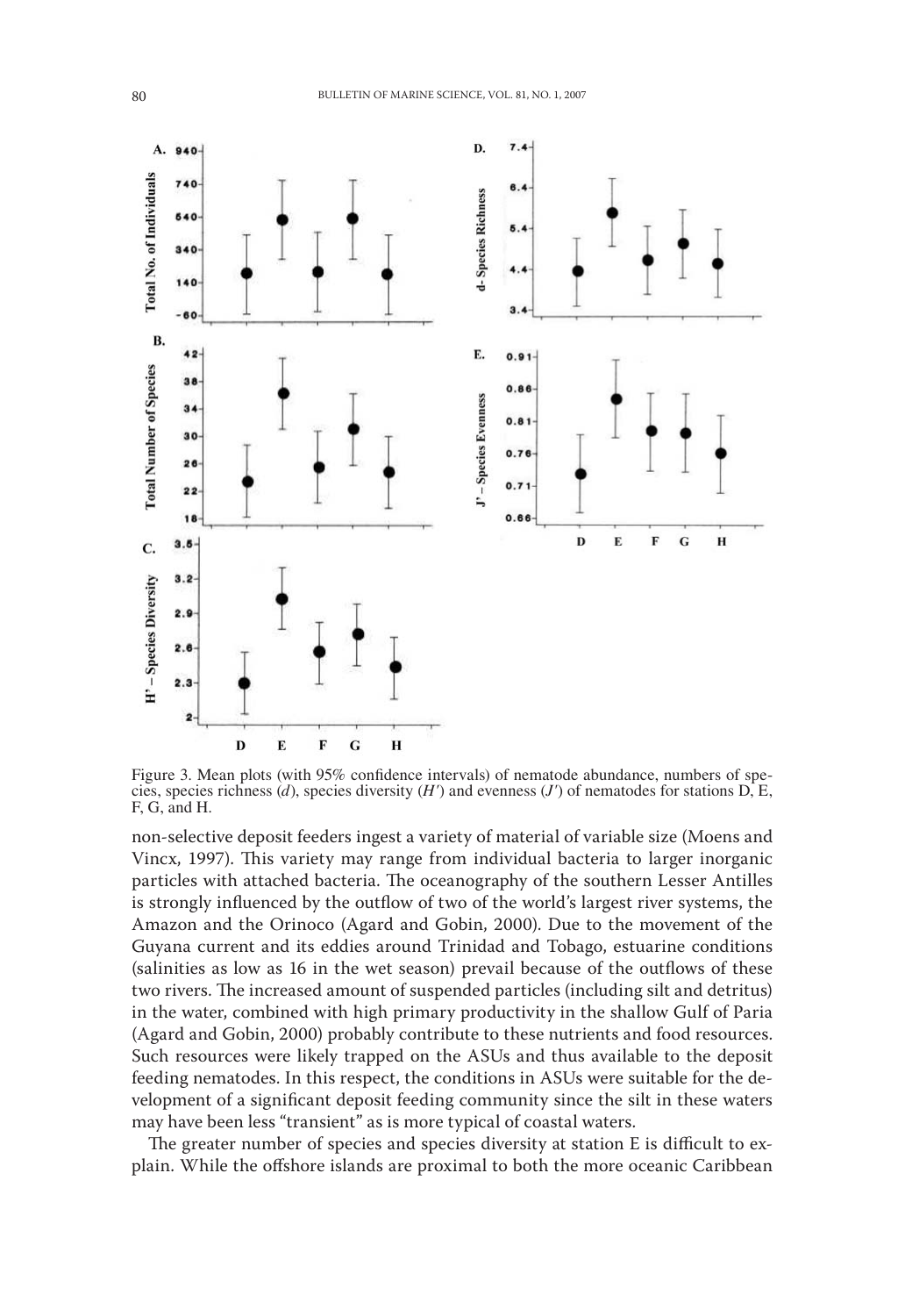Sea and the more coastal Gulf of Paria, likely enhancing species diversity, station E was the only offshore station with high values. It is possible that local hydrographic conditions (Agard and Gobin, 2000) may have resulted in local concentrations of marine organisms, but without more spatial replication it is impossible to say.

Meiofaunal ecological studies provide valuable information for benthic community research. Changes in spatial and temporal distributions of organisms may be due to natural occurrences, physical perturbation or pollution effects (or a combination of these). The effects of these influences are often reflected in the abundance and species composition of the benthic fauna including meiofaunal nematodes. In fact, Coull and Palmer (1984) suggest that in almost any disturbed area there is an immediate increase in the abundance and diversity of the meiofauna. Nematodes are also important constituents of trophic webs since they are a valuable food source for larger organisms such as fish, hydroids, polychaetes, turbellarians, and tardigrades (McIntyre, 1969; Tietjen et al., 1970). Meiobenthos are selectively consumed by juvenile spot (*Leiostomus xanthurus* Lacépède, 1802) (Feller and Coull, 1995) and juvenile flounder (*Platichthys flesus* Linnaeus, 1758) (Aarnio, 2000).

Comparisons to nearby sediment fauna are not possible as concurrent collections were not part of the original goal (Gobin, 1994). Previous hard-substrate studies of Atilla and Fleeger (2000), and Danovaro and Fraschetti (2002) on meiofauna, and that of da Fonseca-Genevois et al. (2006) on nematodes, indicate that these communities differ radically from those in neighboring sediments. Atilla et al. (2003) found that meiofauna (nematodes and copepods) colonizing artificial collectors (small mesh pads similar to the ASUs) were more similar to that of pier-pilings than that of nearby sediment assemblages. Together with Atilla et al. (2003), the present study confirms the importance of artificial substrates in facilitating ecological experiments in coastal and marine areas. With increasing urbanization and associated encroachment onto coastal areas by artificial engineered substrates, their role in the marine environment and in the ecology of organisms may become even more important.

Nematodes are usually by far the dominant fauna in marine sediments (Heip et al., 1985) and according to Lambshead (2004) only about 4000 species have been identified out of an estimate of between 100,000 and 1 million species worldwide. The paucity of relevant taxonomic information and nematode distribution data for the nations of Mexico, Panama, Colombia, Venezuela, Costa Rica, Cuba, Jamaica, Puerto Rico, and Bermuda has been highlighted recently in the various country-specific reviews of Caribbean and subtropical marine biodiversity (Miloslavich and Klein, 2005). Of the 136 nematodes reported from the Venezuelan Basin (Tietjen, 1984), only two were recognized as described species. Similarly, Boucher and Gourbault (1990) suggested that of the 156 species identified in the Guadeloupe survey, most were new. Approximately 70% of nematode species from Banco Chinchorro were also new to science (De Jesus Navarrete, 2003). The present study has provided the first species list of free living marine nematodes for Trinidad and Tobago and the southern Caribbean. In addition to re-emphasizing the associated taxonomic problems, results of this study confirm the presence of many as yet undescribed species in the area. Further taxonomic studies are critical in order to continue building on our regional biodiversity data.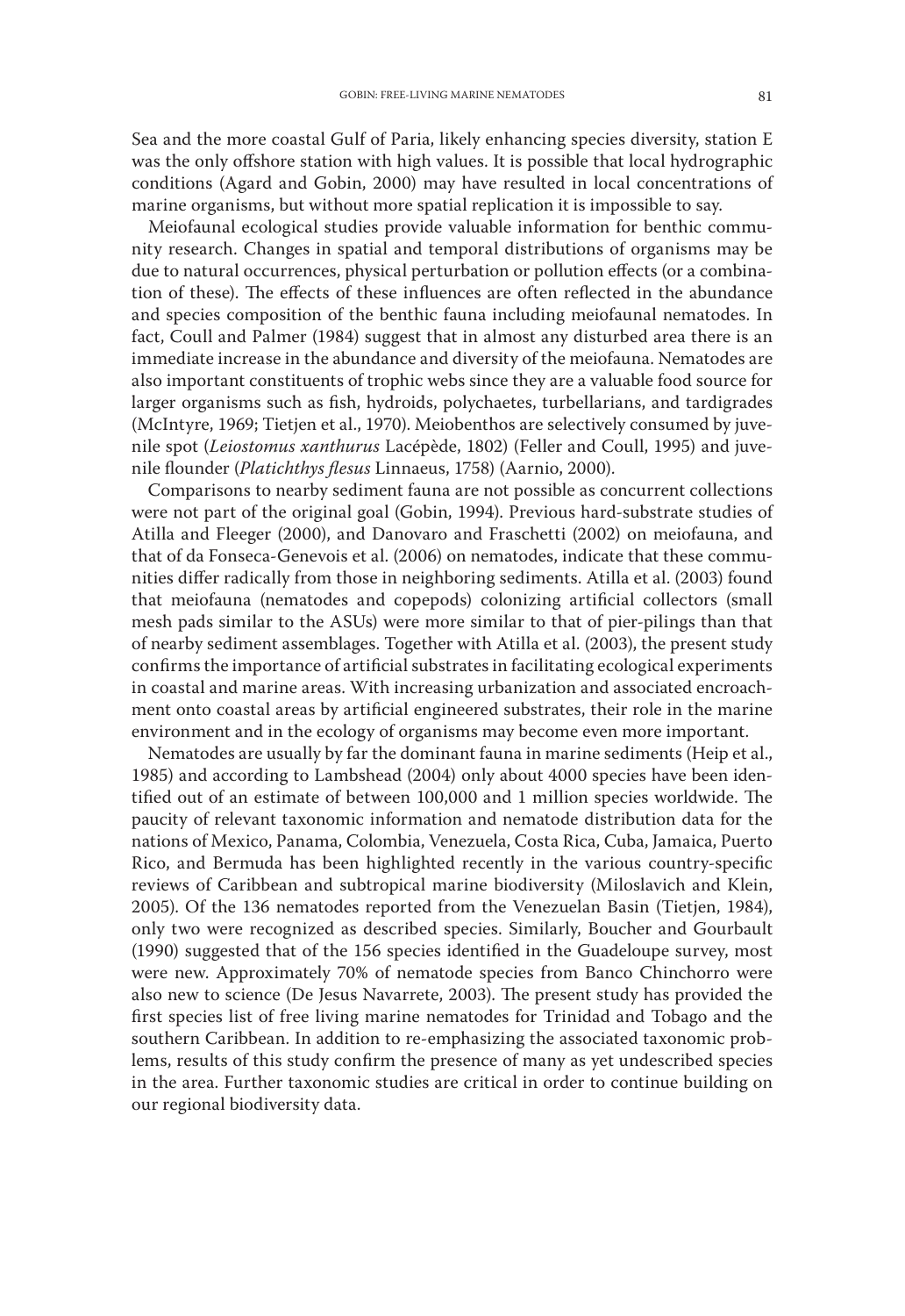#### **ACKNOWLEDGMENTS**

The deployment and retrieval of the ASUs were carried out by a few staff members of the Institute of Marine Affairs (IMA), Trinidad–C. Rooks, V. Jardine, L. Lee-Lum and R. Hubbard, with assistance from R. Quintero and C. Cohen. The IMA is therefore acknowledged for all its assistance including the granting of a study leave to the author. Taxonomic assistance and verifications of nematodes were provided by R. Warwick and M. Austen of Plymouth Marine Laboratory, United Kingdom. Heartfelt thanks to A. Singh for all her assistance, including the preparation of figures, to A. Naranjit for the schematic drawing, and to R. Ragoo for the statistical assistance. I am grateful for the comments of three anonymous reviewers as well as the Editor (S. Sponaugle), which greatly improved the manuscript.

#### LITERATURE CITED

- Aarnio, K. 2000. Experimental evidence of predation by juvenile flounder, *Platichtys flesus,* on a shallow water meiobenthic community. J. Exp. Bio. Ecol. 246: 125–138.
- Agard, J. B. R. and J. F. Gobin. 2000. The Lesser Antilles, Trinidad and Tobago. Pages 627–641 *in* C. R. C. Sheppard, ed. Seas at the millennium: an environmental evaluation. Vol. 1. Regional Chapters: Europe, The Americas and West Africa. Pergamon Press. Amsterdam.
- Andrassy, I. 1973. Nematoden aus Strand- and Hohlenbiotopen von Kuba. Acta Zool. Acad. Sci. Hungar. 19: 233–270.
- Atilla, N. and J. W. Fleeger. 2000. Meiofaunal colonization of artificial substrates in an estuarine embayment. PSZN 1 Mar. Ecol. 21: 69–83.

., M. A. Wetzel, and J. W. Fleeger. 2003. Abundance and colonization potential of artificial hard substrate-associated meiofauna. J. Exp. Mar. Biol. Ecol. 287: 273–287.

- Botosaneau, L. 1970. L'expedition biospelologique a Cuba (Mars–Juin 1969) organisee par les Academies des Sciences de Cuba et de Roumaine: presentation sommaire des stations explorees pour le prelevement d'echantillons de faune aquatique souterraine. Trav. Inst. Speol. "Emile Racovitza" 9: 81–95.
- Boucher, G. and N. Gourbault. 1990. Sublittoral meiofauna and diversity of nematode assemblages off Guadeloupe islands. Bull. Mar. Sci. 47: 448–463.
- Cairns, J. Jr. (Ed.) 1982. Artificial substrates. Ann Arbor Scientific Publications, Inc., Ann Arbor. 279 p.
- Costello, M. J. 1988. Studies on amphipod crustaceans in Lough Hyne, Ireland. Ph.D. Thesis. Trinity University, Dublin. 306 p.
- Coull, B. C. and M. A. Palmer. 1984. Field experimentation in meiofaunal ecology. Hydrobiologia 118: 1–19.
- Cummings, E. and E. Ruber. 1987. Copepod colonization of natural and artificial substrates in a salt marsh pool. Estuar. Coast. Mar. Sci. 25: 637–645.
- da Fonseca-Genevois, V., P. J. Somerfield, M. H. Baeta Neves, and R. C. T. Moens. 2006. Colonization and early succession on artificial hard substrata by meiofauna. Mar. Biol. 148: 1039–1050.
- Danovaro, R. and S. Fraschetti. 2002. Meiofaunal vertical zonation on hard-bottoms: comparison with soft-bottom meiofauna. Mar. Ecol. Prog. Ser. 311: 47–61.
- Decraemar, W. and N. Gourbault. 1986. Marine nematodes from Guadeloupe and other Caribbean islands. 11. Draconematidae, Zool. Ser. 15: 107–118.
- and \_\_\_\_\_\_\_\_\_\_\_\_\_\_. 1987. Marine nematodes from Guadeloupe and other Caribbean islands. V11. the genus *Epsilonema* (Epsilonematidae). Bull. Inst. R. Sci. Nat. Belg., Biologie 57: 57–77.
- de Jesús-Navarrete, A. 1993a. Nematodos (Nematoda) de la laguna de Buena Vista, Quintana Roo, México. Rev. Biol. Trop. 41: 649–652.
	- \_\_\_\_\_\_\_\_\_\_\_\_\_\_\_\_\_\_. 1993b. Distibucion, abunduncia y diversidad de los nematodos (phylum nematoda) benticos de la Sonda de Campeche, Mexico. Rev. Biol. Trop. 41: 57–63.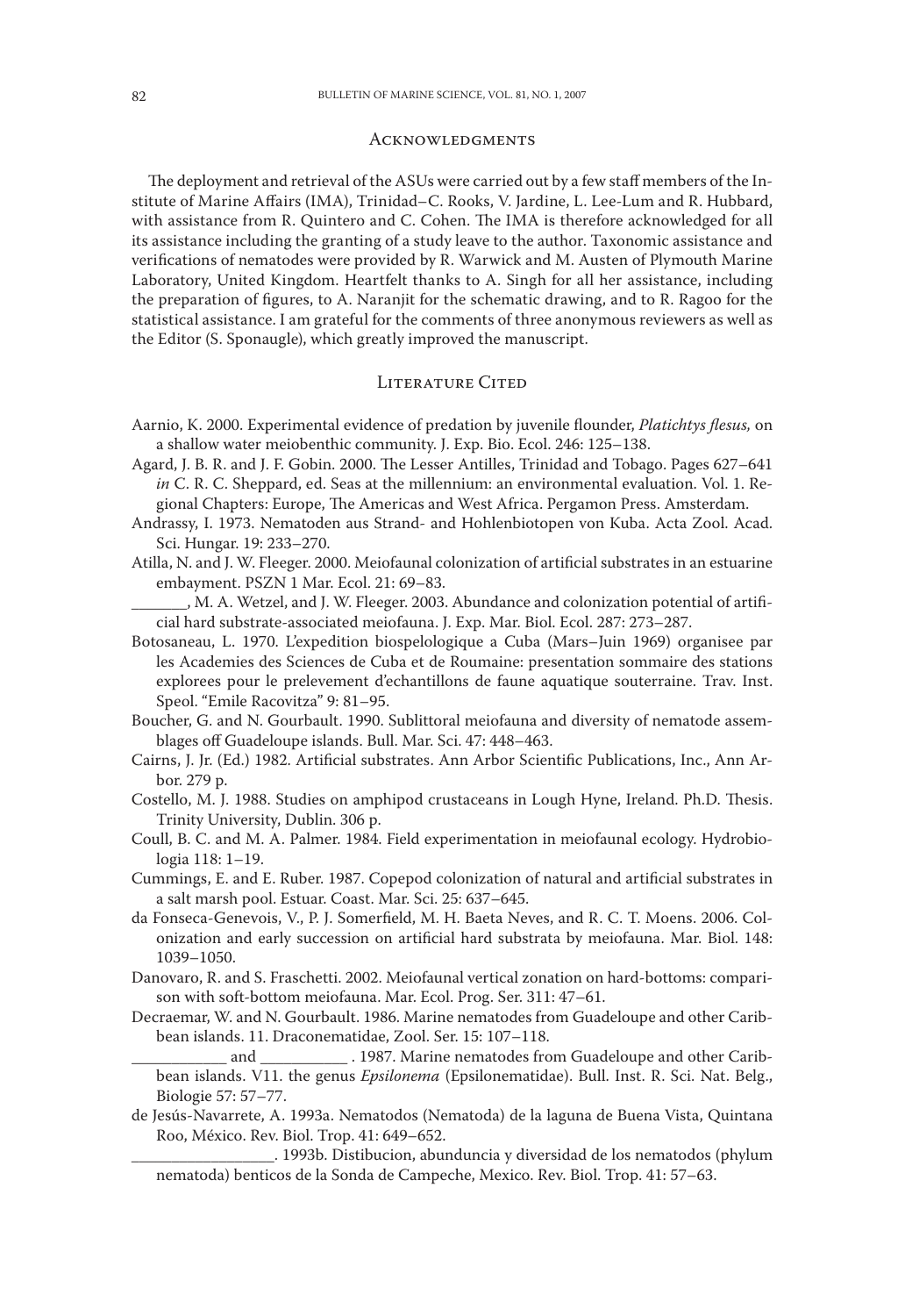\_\_\_\_\_\_\_\_\_\_\_\_\_\_\_\_\_\_. 2003. Diversity of nematoda in a Caribbean atoll: Banco Chinchorro, Mexico. Bull. Mar. Sci. 73: 47–56.

\_\_\_\_\_\_\_\_\_\_\_\_\_\_\_\_\_\_ and J. Herrera-Gomez. 1999. Nematofauna asociada a la zona urbana de la bahia de Chetumal, Quintana Roo, Mexico. Rev. Biol. Trop. 47: 867–875.

and \_\_\_\_\_\_\_\_\_\_\_\_\_\_\_. 2002. Vertical distribution and feeding type of nematodes from Chetumal Bay, Quintana Roo, Mexico. Estuaries 25: 1131–1137.

- De Troch, M., L. Vandepitte, M. Raes, E. Suarez-Morales, and M. Vincx. 2005. A field colonization experiment with meiofauna and seagrass mimics: effect of time, distance and surface. Mar. Biol. 148: 73–86.
- Edgar, G. J. 1991. Artificial algae as habitats for mobile epifauna: factors affecting colonization in a Japanese sargassum bed. Hydrobiologia 226: 111–118.
- Feller, R. J. and B. C. Coull. 1995. Non-selective ingestion of meiobenthos by juvenile spot (*Leiostomus xanthurus*) (Pisces) and their daily ration. Vie et Milieu 45: 49–60.
- Flannagan, J. F. and D. M. Rosenberg. 1982. Types of artificial substrates used for sampling freshwater benthic macroinvertebrates. Pages 237–266 *in* J. Cairns, Jr., ed. Artificial substrates. Ann Arbor Scientific Publications, Inc., Ann Arbor.
- Ghelardi, R. J. 1960. Structure and dynamics of the animal community found in *Macroystis pyrifera* holdfasts. Ph.D. Diss., University of California. La Jolla. 183 p.
- \_\_\_\_\_\_\_\_\_\_\_. 1971. Species structure of the animal community that lives in *Macrocystis pyrifera* holdfasts. Pages 379–420 *in* W. J. North, ed. The biology of giant kelp beds of California. Beihefte zur nova Hedwigia.
- Gobin, J. F. 1994. Latitudinal gradients in species diversity: A comparative study of marine macrobenthic and meiobenthic communities. Ph.D Thesis. University of Exeter, U. K. 278 p.

and R. M. Warwick. 2006. Geographical variation in species diversity: A comparison of marine polychaetes and nematodes. J. Exp. Mar. Biol. Ecol. 330: 234–244.

- Gourbault, N. and W. Decraemer. 1986. Nematode marins de Guadeloupe. 111. Epsilonematidae des genres nouveaux. *Metaglochinema* n.g. (Glochinematidae) et *Keratonema* (Keratonematidae) n. sufam. Bull. Inst. Mus. Nat. Paris. 4 Ser. 8A: 171–183.
	- and M. Vincx. 1990. Two new species of brood-protecting Desmodoridae. Nematoda from Guadeloupe. Nematologica 36: 131–143.
	- and W. Decraemer. 1986. Nematode marins de Guadeloupe. 111. Epsilonematidae des genres nouveaux. *Metaglochinema* n.g. (Glochinematidae) et *Keratonema* (Keratonematidae) n. sufam. Bull. Inst. Mus. Nat. Paris. 4 Ser. 8A: 171–183.
	- and 2987. Nematodes marins de Guadeloupe. V1. Les genres Bathyepsilonema et Leptepsilonema (Epsilonematidae). Bull. Inst. Mus. Nat. Paris. 4. ser. 9A: 605–631.
- \_\_\_\_\_\_\_\_\_\_ and \_\_\_\_\_\_\_\_\_\_\_. 1988. Marine nematodes from Guadeloupe and other Caribbean islands. II Draconematidae. Zool. Scr. 15: 107–118.
- Heip, C., M. Vincx, and G. Vranken. 1985. The ecology of marine nematodes. Oceanogr. Mar. Biol. Annu. Rev. 23: 399–489.
- Kensler, C. B. and D. J. Crisp, 1964. The colonization of artificial crevices by marine invertebrates. J. Anim. Ecol. 34: 507–510.
- Kito, K. 1982. Phytal marine nematode assemblages on *Sargassum confusium* (Agardh) with reference to the structure and seasonal fluctuations. J. Fac. Sci. Hokkaidu Univ. 23: 143–161.
- Lambshead, P. J. D. 2004. Marine nematode biodiversity. Pages 436–467 *in* Z. X. Chen, W. Y. Chen, S. Y. Chen, and D. W. Dickson, eds. Nematology: Advances and perspectives. Vol. 1: Nematode morphology, physiology and ecology. Cabi Publishing. Wallingford Oxon, UK.
- Lewis, J. B. and C. E. Hollingsworth. 1982. Leaf epifauna of the seagrass *Thalassia testudinum.* Mar. Biol. 71: 41–49.
- Maki, J. S., D. Rittschof, J. D. Costlow, and R. Mitchell, 1988. Inhibition of attachment of larval barnacles, *Balanus amphitrite*, by bacterial surface films. Mar. Biol. 97: 199–206.
- McIntyre, A. D. 1969. Ecology of marine meiobenthos. Biol. Rev. (Camb.) 44: 245–290.